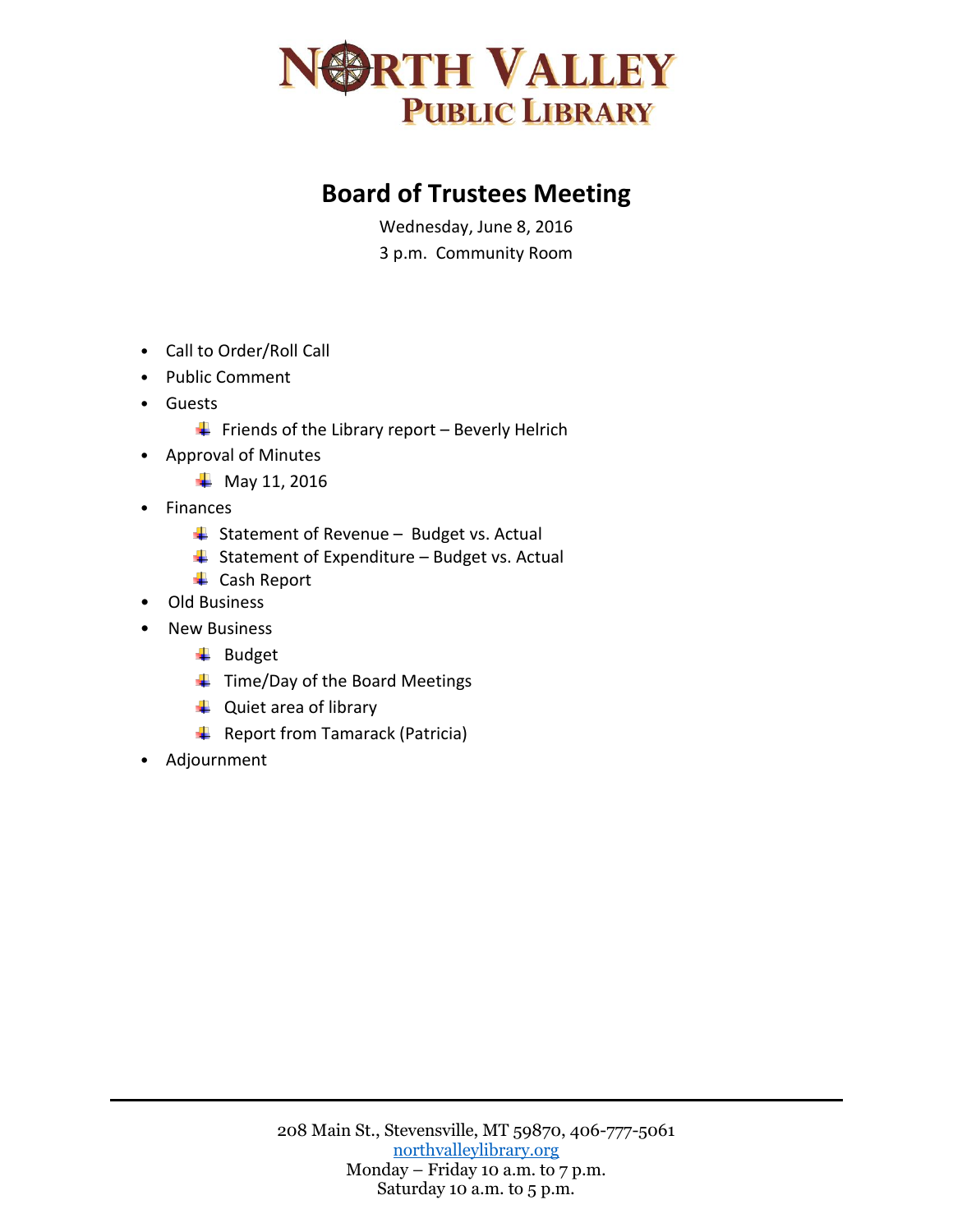## **North Valley Public Library Board of Trustees Meeting Wednesday, June 8, 2016** Passed on 7/13/2016 3:00 p.m. in the NVPL Community Room

Attending: Joanne Charbonneau, Board chairperson Patricia Meakin, Board Member Victoria Howell, Board Member Denise Ard, Library Director Beverly Heinrich, Guest

Joanne called the meeting to order at 3:05 p.m. Kim and Meghan were not in attendance, but there was a quorum. There was no public comment.

Friends of the Library Report: The Friends are having a Lunch and Learn on June 16<sup>th</sup> at 12:00 p.m. Bob Danley from Lee Metcalf Wildlife Refuge will be the speaker. The lunch will be in the community room. Bev also reported that the family of recently deceased Leslie McGuire donated \$500.00 to the Friends in her name. This donation is very much appreciated.

Minutes: Victoria moved to accept last month's minutes, Joanne seconded. Unanimously passed.

Finances Report: Denise said one more check is due from the mill levy. Friends of the Library are giving the library some revenue for programming. Expenditures are all looking good. Telecommunications will go over what Denise estimated when preparing the budget at the beginning of the fiscal year.

In the 2016-2017 budget, subs and assistants will be combined. Vacation was paid out for 3 employees who resigned this fiscal year. Library2Go may not be subsidized next year. This subsidy is tied to the coal severance tax.

Joanne suggested putting a monetary cushion in the new budget for these kinds of contingencies. The budget is at 82% now with the new fiscal year starting July 1st. Joanne moved to accept the finances, Victoria seconded. Motion passed unanimously.

Preliminary Budget Report: Denise presented a tentative budget for the new fiscal year, 2016- 2017 featuring the general fund, the library depreciation fund and the new Storyline budget. The Tamarack Grant income will be slightly more this year because on library did not attend the required meetings and so it was split amongst the remaining libraries. The Tamarack Grant may be affected next year by the coal severance tax. Denise put in a property insurance increase, keeping the deductible at \$1,000. Revenue will go up in the new fiscal year. The Ravalli election cost will be down because they purged their roles.